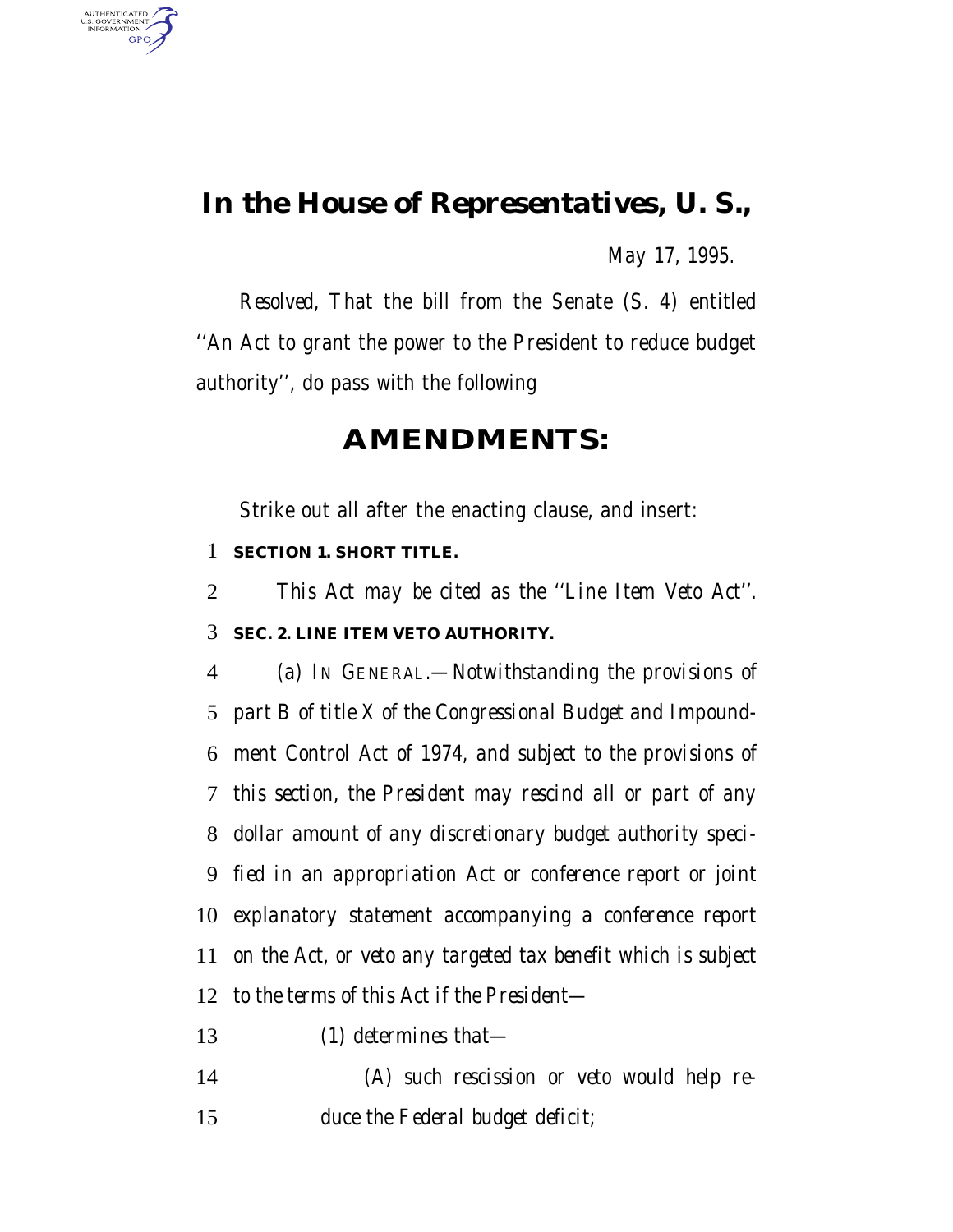| $\mathbf{1}$   | (B) such rescission or veto will not impair                   |
|----------------|---------------------------------------------------------------|
| $\overline{2}$ | any essential Government functions; and                       |
| 3              | (C) such rescission or veto will not harm the                 |
| $\overline{4}$ | national interest; and                                        |
| 5              | (2) notifies the Congress of such rescission or veto          |
| 6              | by a special message not later than ten calendar days         |
| 7              | (not including Sundays) after the date of enactment           |
| 8              | of an appropriation Act providing such budget au-             |
| 9              | thority or a revenue or reconciliation Act containing         |
| 10             | a targeted tax benefit.                                       |
| 11             | (b) DEFICIT REDUCTION.—In each special message,               |
| 12             | the President may also propose to reduce the appropriate      |
| 13             | discretionary spending limit set forth in section $601(a)(2)$ |
| 14             | of the Congressional Budget Act of 1974 by an amount that     |
| 15             | does not exceed the total amount of discretionary budget au-  |
| 16             | thority rescinded by that message.                            |
| 17             | (c) SEPARATE MESSAGES.—The President shall sub-               |
|                | 18 mit a separate special message for each appropriation Act  |
| 19             | and for each revenue or reconciliation Act under this sec-    |
| 20             | tion.                                                         |
| 21             | (d) LIMITATION.—No special message submitted by the           |
|                | 22 President under this section may change any prohibition    |

 *or limitation of discretionary budget authority set forth in any appropriation Act.*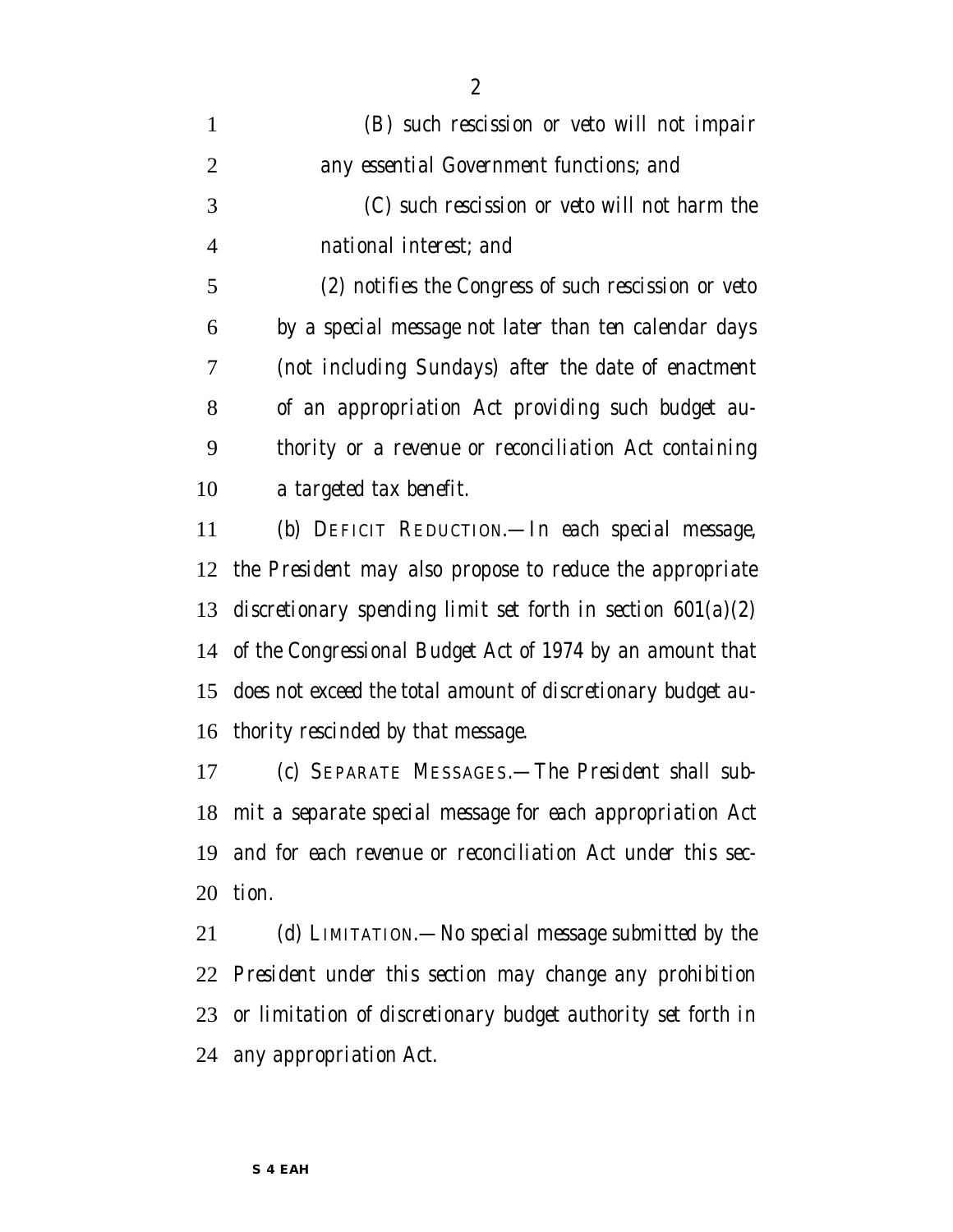*(e) SPECIAL RULE FOR FISCAL YEAR 1995 APPRO- PRIATION MEASURES.—Notwithstanding subsection (a)(2), in the case of any unobligated discretionary budget author- ity provided by any appropriation Act for fiscal year 1995, the President may rescind all or part of that discretionary budget authority under the terms of this Act if the President notifies the Congress of such rescission by a special message not later than ten calendar days (not including Sundays) after the date of enactment of this Act.*

#### *SEC. 3. LINE ITEM VETO EFFECTIVE UNLESS DISAPPROVED.*

 *(a)(1) Any amount of budget authority rescinded under this Act as set forth in a special message by the Presi- dent shall be deemed canceled unless, during the period de- scribed in subsection (b), a rescission/receipts disapproval bill making available all of the amount rescinded is enacted into law.*

 *(2) Any provision of law vetoed under this Act as set forth in a special message by the President shall be deemed repealed unless, during the period described in subsection (b), a rescission/receipts disapproval bill restoring that pro-vision is enacted into law.*

*(b) The period referred to in subsection (a) is—*

 *(1) a congressional review period of twenty cal- endar days of session, beginning on the first calendar day of session after the date of submission of the spe-*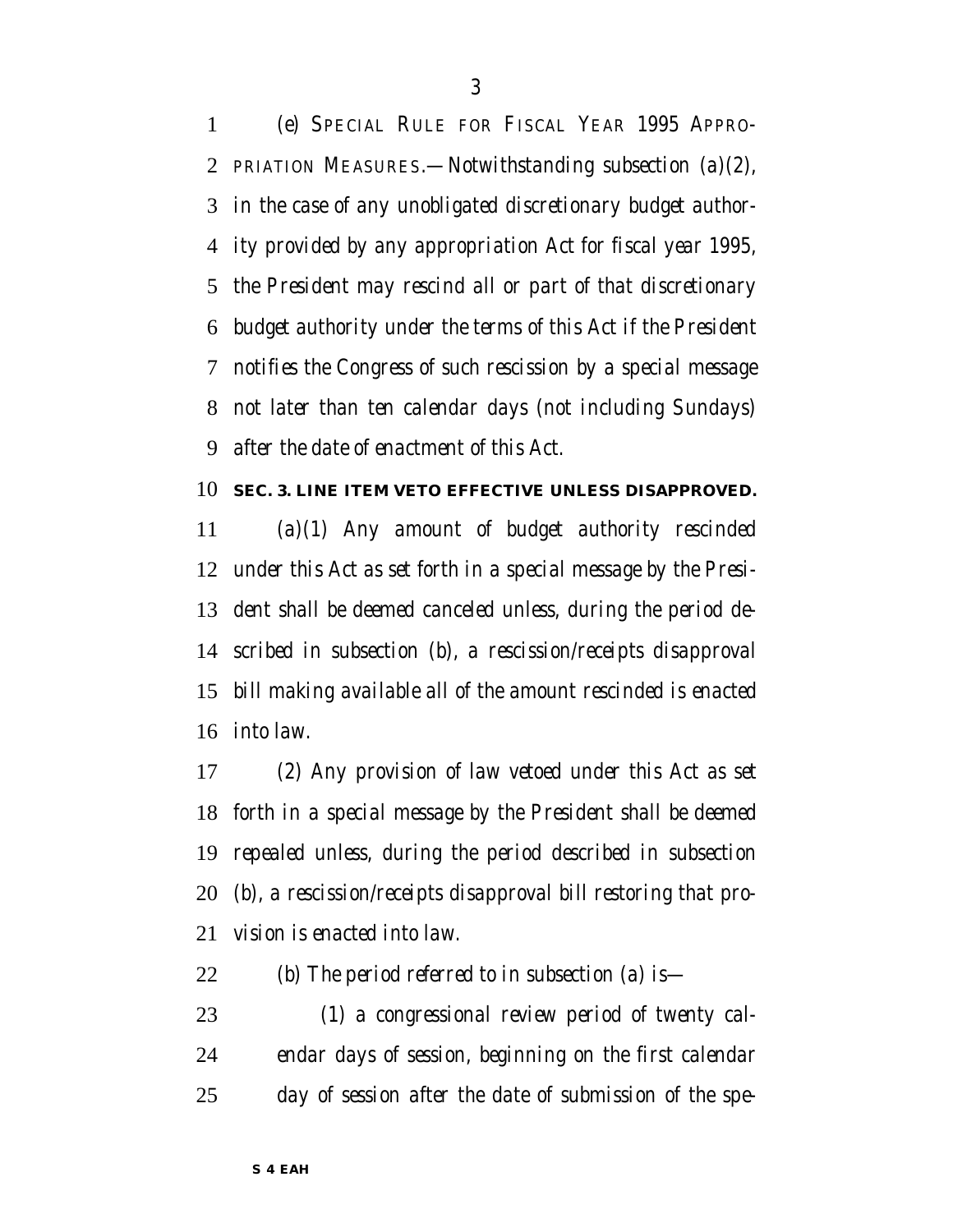*cial message, during which Congress must complete action on the rescission/receipts disapproval bill and present such bill to the President for approval or dis-approval;*

 *(2) after the period provided in paragraph (1), an additional ten days (not including Sundays) dur- ing which the President may exercise his authority to sign or veto the rescission/receipts disapproval bill; and*

 *(3) if the President vetoes the rescission/receipts disapproval bill during the period provided in para- graph (2), an additional five calendar days of session after the date of the veto.*

 *(c) If a special message is transmitted by the President under this Act and the last session of the Congress adjourns sine die before the expiration of the period described in sub- section (b), the rescission or veto, as the case may be, shall not take effect. The message shall be deemed to have been retransmitted on the first Monday in February of the suc- ceeding Congress and the review period referred to in sub- section (b) (with respect to such message) shall run begin-ning after such first day.*

#### *SEC. 4. DEFINITIONS.*

*As used in this Act:*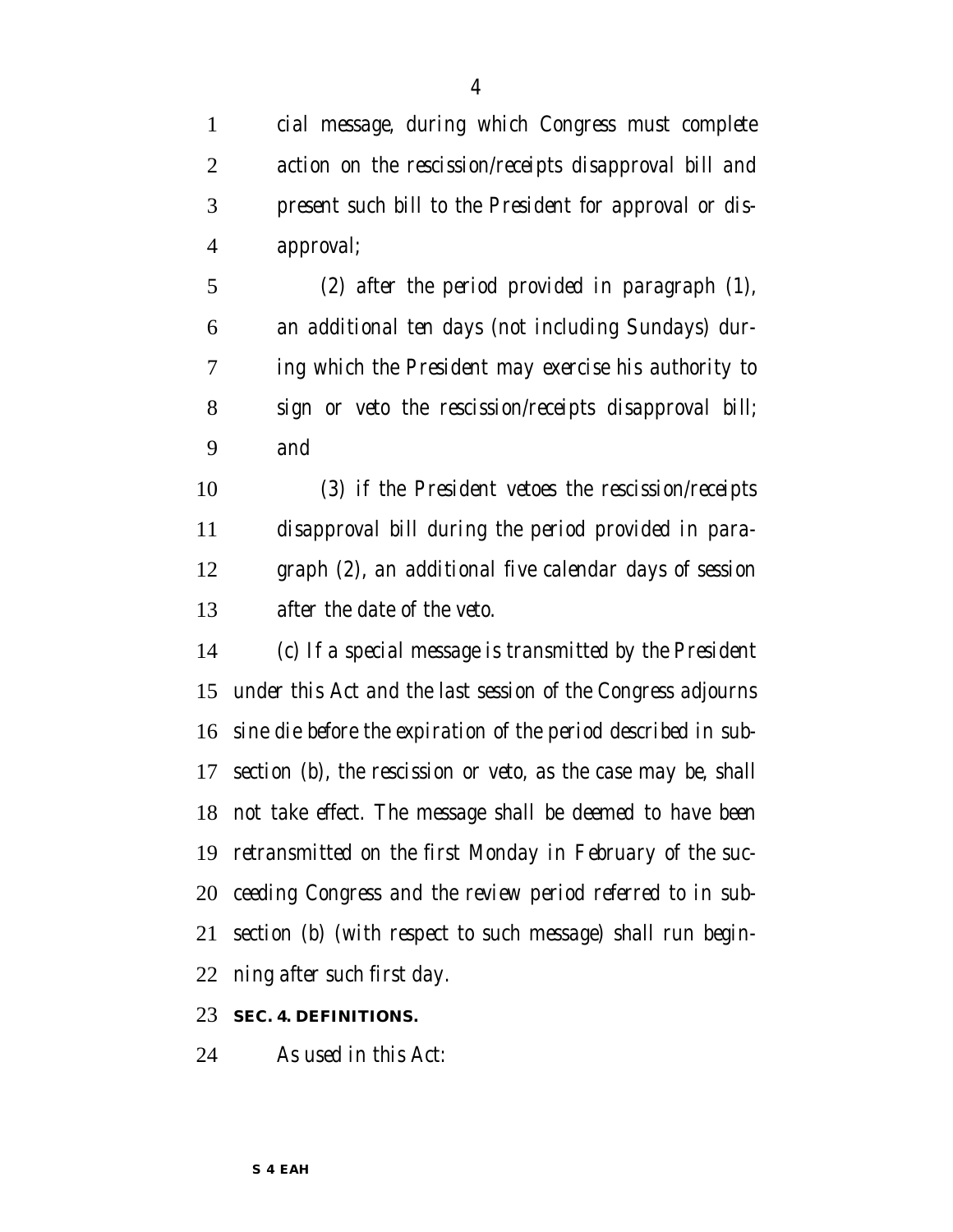| $\mathbf{1}$   | (1) The term "rescission/receipts disapproval           |
|----------------|---------------------------------------------------------|
| 2              | bill" means a bill or joint resolution which only dis-  |
| 3              | approves, in whole, rescissions of discretionary budget |
| $\overline{4}$ | authority or only disapproves vetoes of targeted tax    |
| 5              | benefits in a special message transmitted by the Presi- |
| 6              | dent under this Act and—                                |
| 7              | (A) which does not have a preamble;                     |
| 8              | $(B)(i)$ in the case of a special message re-           |
| 9              | garding rescissions, the matter after the enacting      |
| 10             | clause of which is as follows: "That Congress dis-      |
| 11             | approves each rescission of discretionary budget        |
| 12             | authority of the President as submitted by the          |
| 13             | President in a special message on ___________",         |
| 14             | the blank space being filled in with the appro-         |
| 15             | priate date and the public law to which the mes-        |
| 16             | sage relates; and                                       |
| 17             | (ii) in the case of a special message regard-           |
| 18             | ing vetoes of targeted tax benefits, the matter         |
| 19             | after the enacting clause of which is as follows:       |
| 20             | "That Congress disapproves each veto of targeted        |
| 21             | tax benefits of the President as submitted by the       |
| 22             | President in a special message on __________",          |
| 23             | the blank space being filled in with the appro-         |
| 24             | priate date and the public law to which the mes-        |
| 25             | sage relates; and                                       |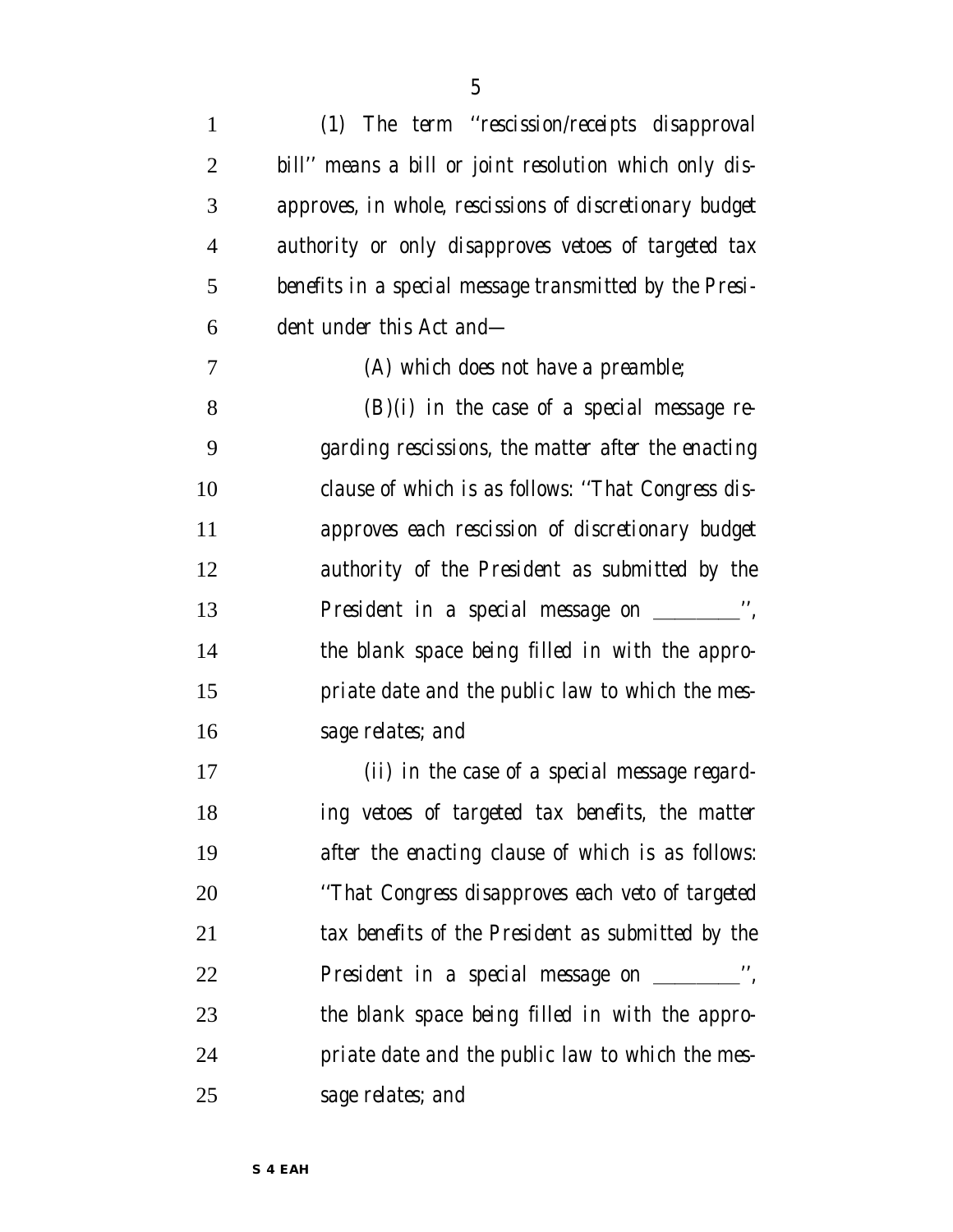| $\mathbf{1}$   | (C) the title of which is as follows: "A bill            |
|----------------|----------------------------------------------------------|
| $\overline{2}$ | disapproving the recommendations submitted by            |
| 3              | the President on __________", the blank space            |
| 4              | being filled in with the date of submission of the       |
| 5              | relevant special message and the public law to           |
| 6              | which the message relates.                               |
| 7              | (2) The term "calendar days of session" shall            |
| 8              | mean only those days on which both Houses of Con-        |
| 9              | gress are in session.                                    |
| 10             | (3) The term "targeted tax benefit" means any            |
| 11             | provision of a revenue or reconciliation Act deter-      |
| 12             | mined by the President to provide a Federal tax de-      |
| 13             | duction, credit, exclusion, preference, or other conces- |
| 14             | sion to 100 or fewer beneficiaries. Any partnership,     |
| 15             | limited partnership, trust, or S corporation, and any    |
| 16             | subsidiary or affiliate of the same parent corporation,  |
| 17             | shall be deemed and counted as a single beneficiary      |
| 18             | regardless of the number of partners, limited partners,  |
| 19             | beneficiaries, shareholders, or affiliated corporate en- |
| 20             | tities.                                                  |
| 21             | (4) The term "appropriation Act" means any               |
| 22             | general or special appropriation Act, and any Act or     |
|                |                                                          |

 *joint resolution making supplemental, deficiency, or continuing appropriations.*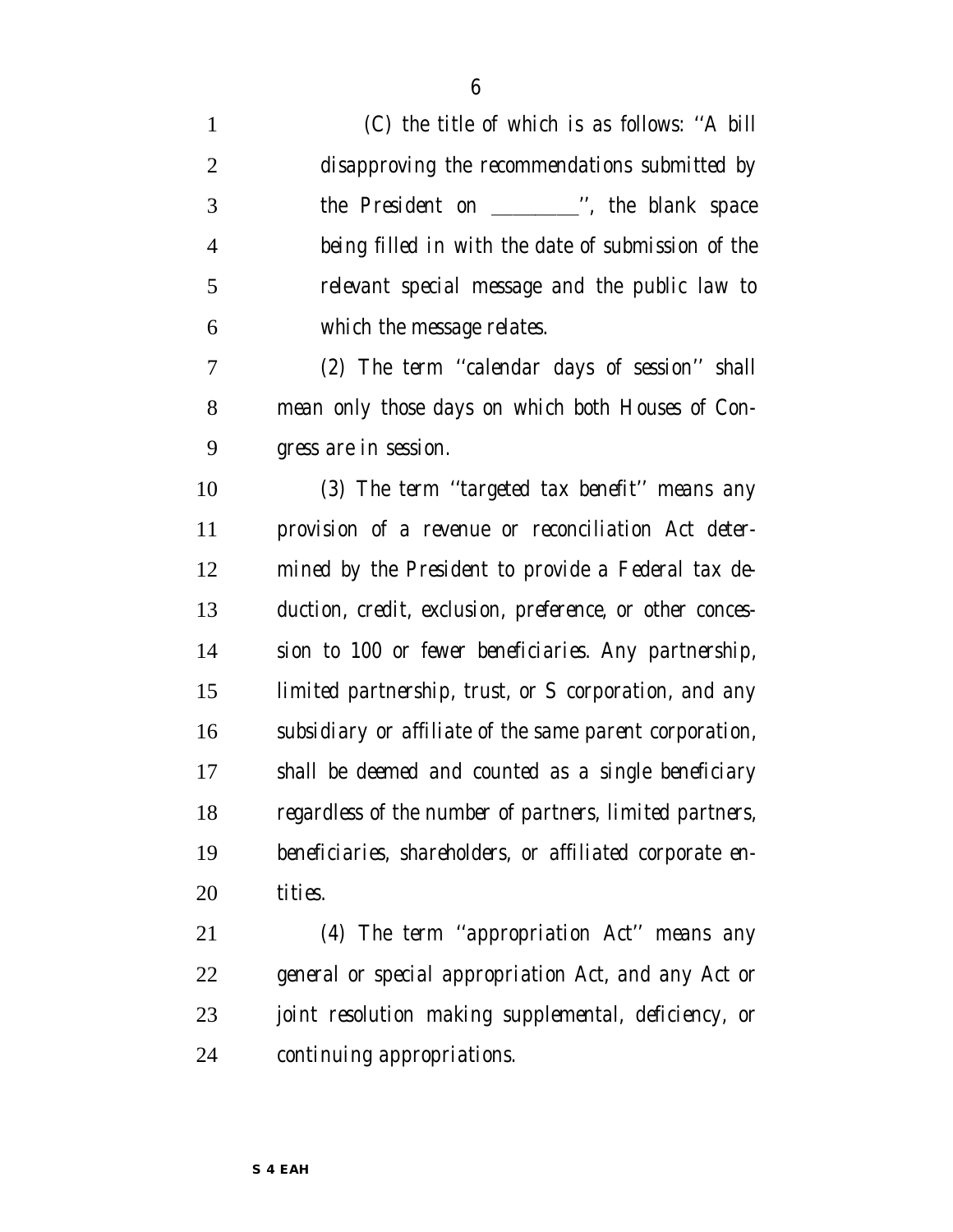## *SEC. 5. CONGRESSIONAL CONSIDERATION OF LINE ITEM VETOES.*

 *(a) PRESIDENTIAL SPECIAL MESSAGE.—Whenever the President rescinds any budget authority as provided in this Act or vetoes any provision of law as provided in this Act, the President shall transmit to both Houses of Congress a special message specifying—*

 *(1) the amount of budget authority rescinded or the provision vetoed;*

 *(2) any account, department, or establishment of the Government to which such budget authority is available for obligation, and the specific project or governmental functions involved;*

 *(3) the reasons and justifications for the deter- mination to rescind budget authority or veto any pro-vision pursuant to this Act;*

 *(4) to the maximum extent practicable, the esti- mated fiscal, economic, and budgetary effect of the re-scission or veto; and*

 *(5) all actions, circumstances, and consider- ations relating to or bearing upon the rescission or veto and the decision to effect the rescission or veto, and to the maximum extent practicable, the estimated effect of the rescission upon the objects, purposes, and programs for which the budget authority is provided.*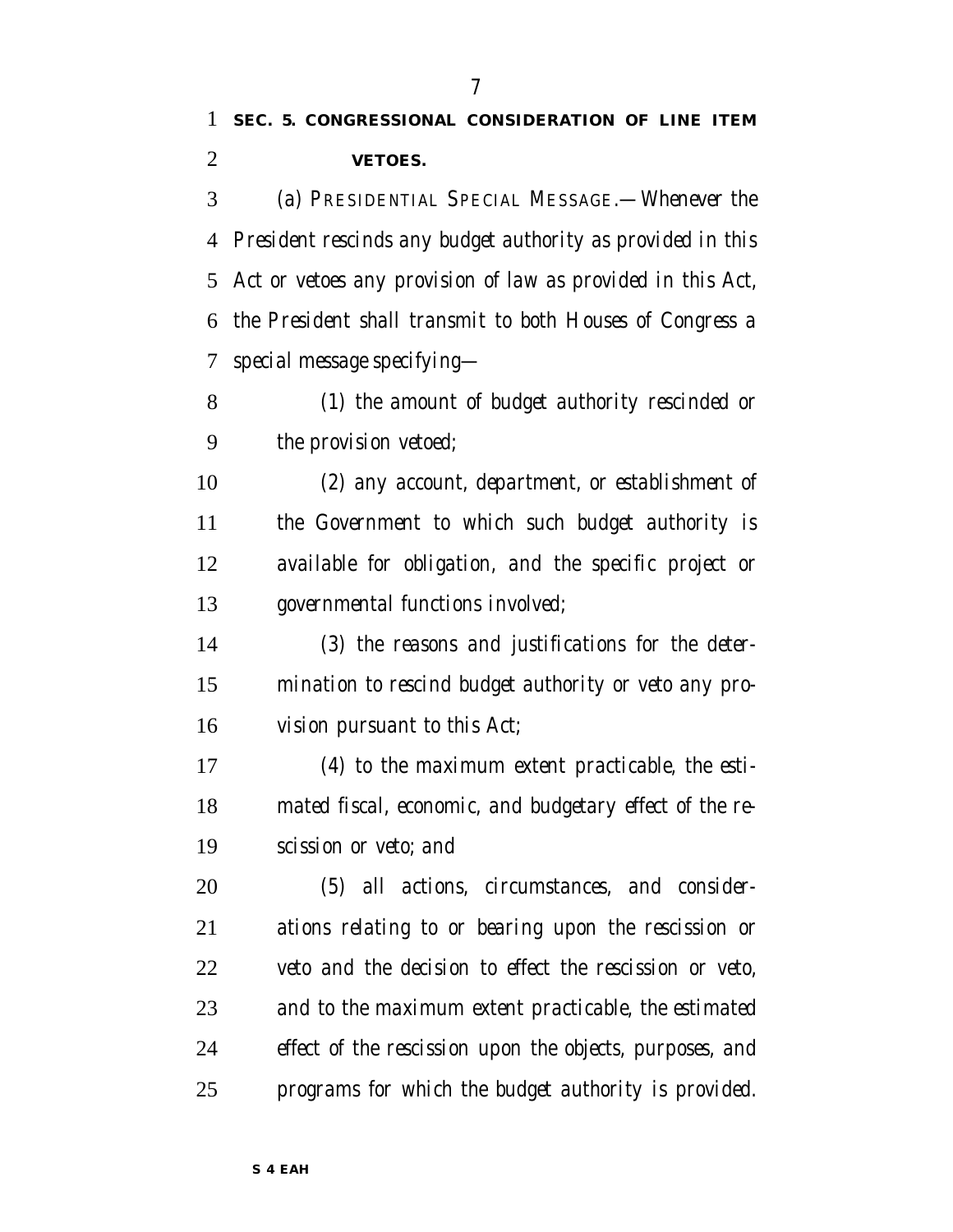*(b) TRANSMISSION OF MESSAGES TO HOUSE AND SEN-ATE.—*

 *(1) Each special message transmitted under this Act shall be transmitted to the House of Representa- tives and the Senate on the same day, and shall be delivered to the Clerk of the House of Representatives if the House is not in session, and to the Secretary of the Senate if the Senate is not in session. Each spe- cial message so transmitted shall be referred to the appropriate committees of the House of Representa- tives and the Senate. Each such message shall be printed as a document of each House.*

 *(2) Any special message transmitted under this Act shall be printed in the first issue of the Federal Register published after such transmittal.*

 *(c) INTRODUCTION OF RESCISSION/RECEIPTS DIS- APPROVAL BILLS.—The procedures set forth in subsection (d) shall apply to any rescission/receipts disapproval bill introduced in the House of Representatives not later than the third calendar day of session beginning on the day after the date of submission of a special message by the President under section 2.*

 *(d) CONSIDERATION IN THE HOUSE OF REPRESENTA- TIVES.—(1) The committee of the House of Representatives to which a rescission/receipts disapproval bill is referred*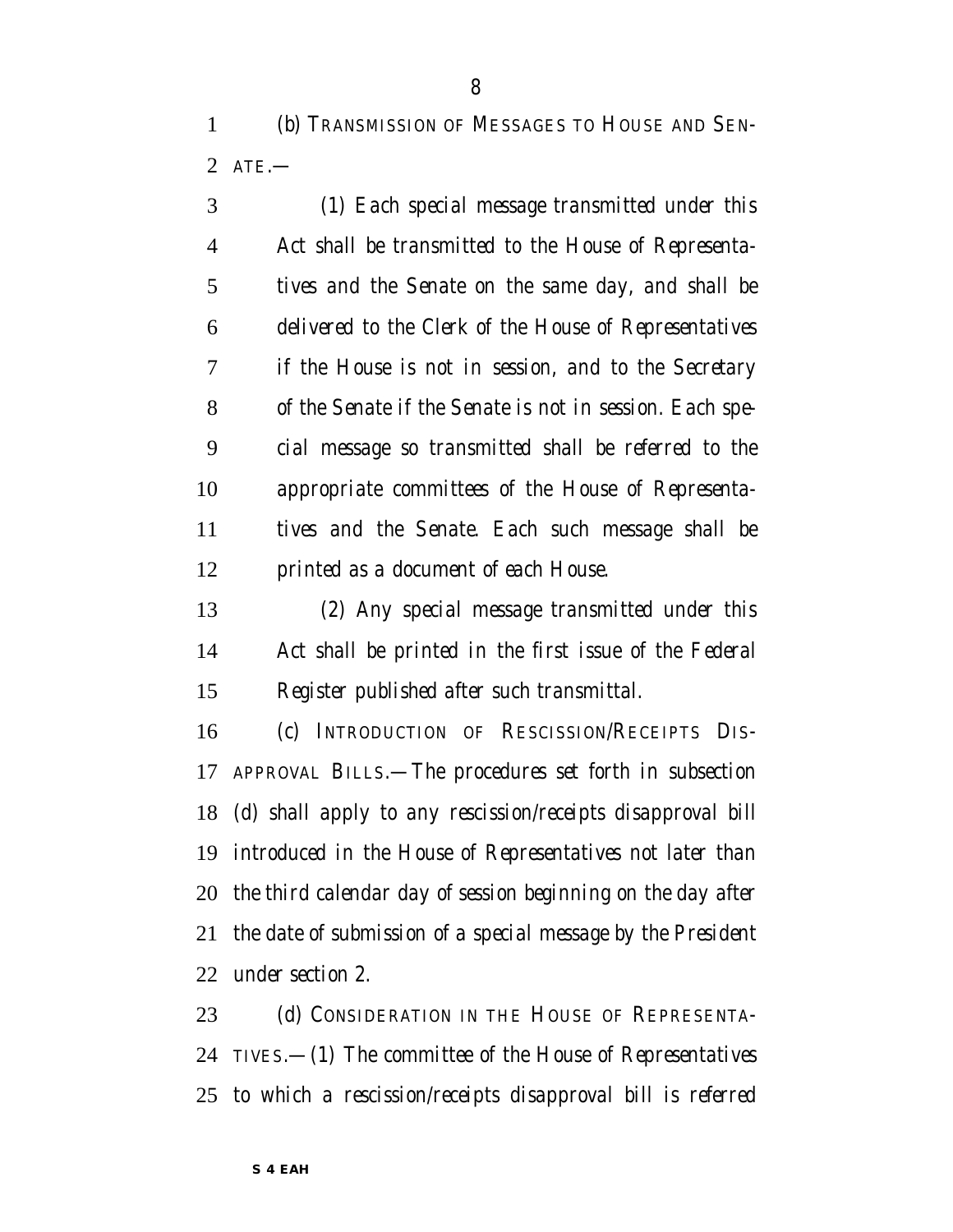*shall report it without amendment, and with or without recommendation, not later than the eighth calendar day of session after the date of its introduction. If the committee fails to report the bill within that period, it is in order to move that the House discharge the committee from fur- ther consideration of the bill. A motion to discharge may be made only by an individual favoring the bill (but only after the legislative day on which a Member announces to the House the Member's intention to do so). The motion is highly privileged. Debate thereon shall be limited to not more than one hour, the time to be divided in the House equally between a proponent and an opponent. The previous question shall be considered as ordered on the motion to its adoption without intervening motion. A motion to re- consider the vote by which the motion is agreed to or dis-agreed to shall not be in order.*

 *(2) After a rescission/receipts disapproval bill is re- ported or the committee has been discharged from further consideration, it is in order to move that the House resolve into the Committee of the Whole House on the State of the Union for consideration of the bill. All points of order against the bill and against consideration of the bill are waived. The motion is highly privileged. The previous ques- tion shall be considered as ordered on that motion to its adoption without intervening motion. A motion to recon-*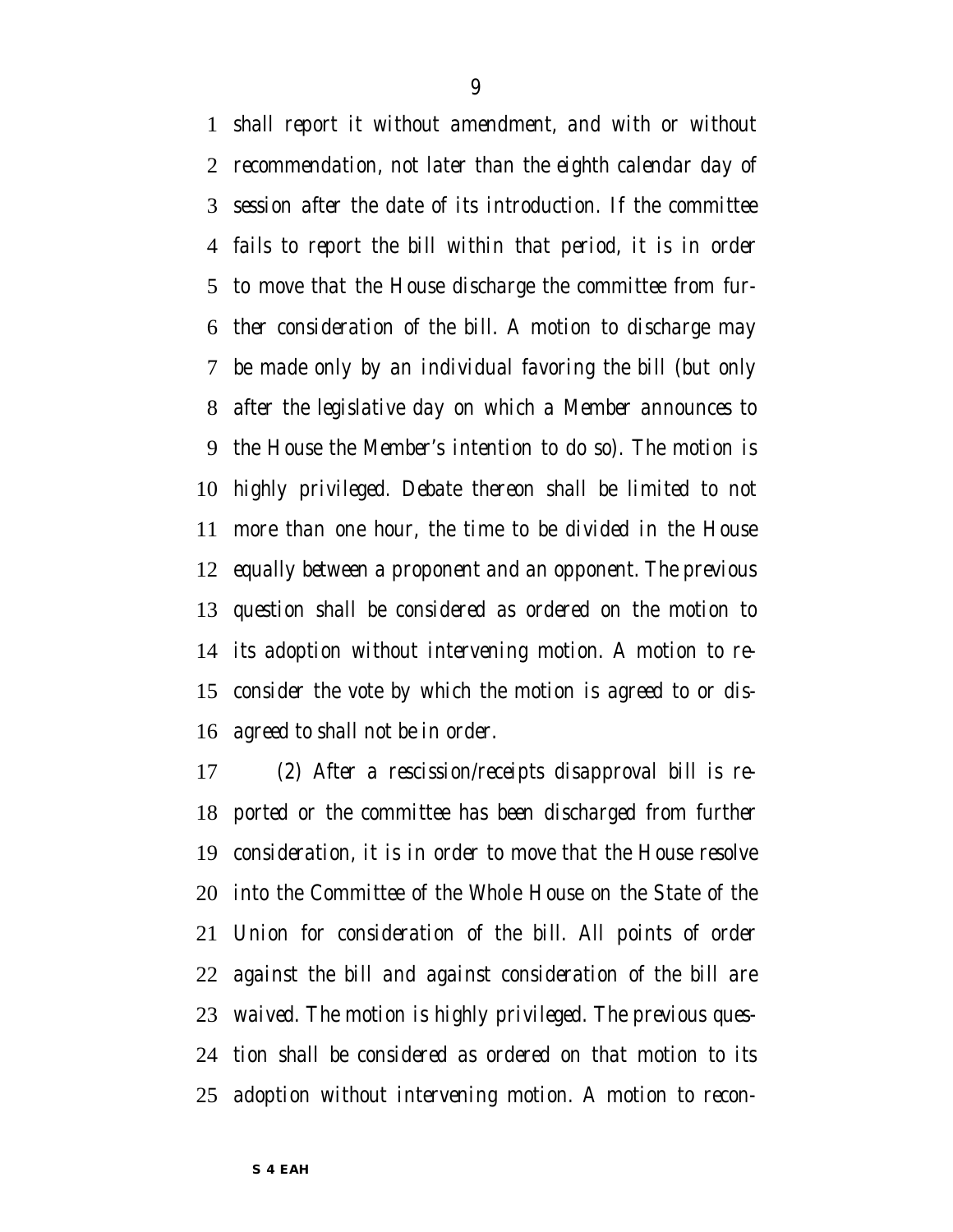*sider the vote by which the motion is agreed to or disagreed to shall not be in order. During consideration of the bill in the Committee of the Whole, the first reading of the bill shall be dispensed with. General debate shall proceed with- out intervening motion, shall be confined to the bill, and shall not exceed two hours equally divided and controlled by a proponent and an opponent of the bill. No amendment to the bill is in order, except any Member may move to strike the disapproval of any rescission or rescissions of budget authority or any proposed repeal of a targeted tax benefit, as applicable, if supported by 49 other Members. At the conclusion of the consideration of the bill for amend- ment, the Committee shall rise and report the bill to the House. The previous question shall be considered as ordered on the bill and amendments thereto to final passage without intervening motion. A motion to reconsider the vote on pas-sage of the bill shall not be in order.*

 *(3) Appeals from the decisions of the Chair relating to the application of the rules of the House of Representa- tives to the procedure relating to a bill described in sub-section (a) shall be decided without debate.*

 *(4) It shall not be in order to consider more than one bill described in subsection (c) or more than one motion to discharge described in paragraph (1) with respect to a particular special message.*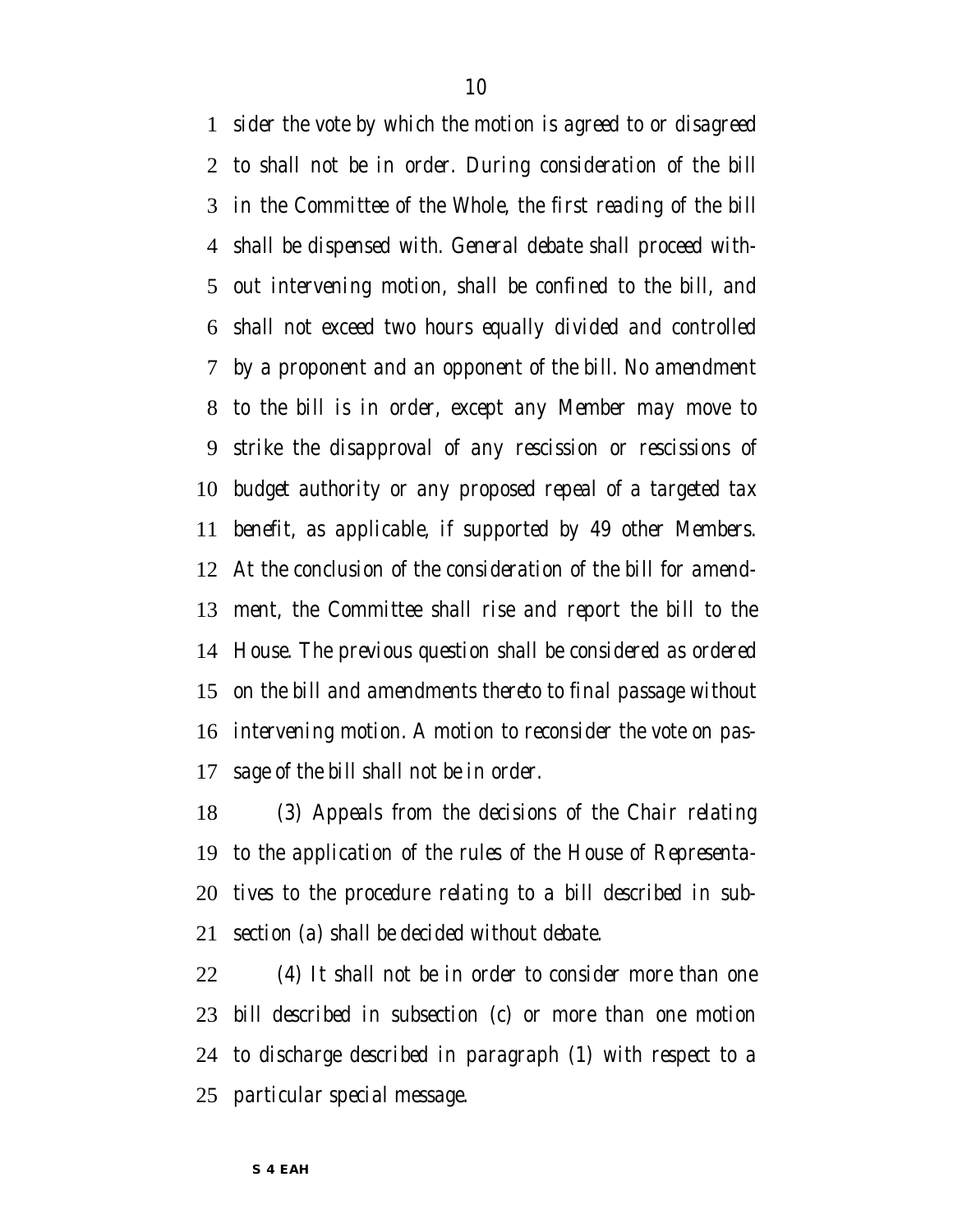*(5) Consideration of any rescission/receipts dis- approval bill under this subsection is governed by the rules of the House of Representatives except to the extent specifi-cally provided by the provisions of this Act.*

*(e) CONSIDERATION IN THE SENATE.—*

 *(1) Any rescission/receipts disapproval bill re- ceived in the Senate from the House shall be consid- ered in the Senate pursuant to the provisions of this Act.*

 *(2) Debate in the Senate on any rescission/re- ceipts disapproval bill and debatable motions and ap- peals in connection therewith, shall be limited to not more than ten hours. The time shall be equally di- vided between, and controlled by, the majority leader and the minority leader or their designees.*

 *(3) Debate in the Senate on any debatable mo- tions or appeal in connection with such bill shall be limited to one hour, to be equally divided between, and controlled by the mover and the manager of the bill, except that in the event the manager of the bill is in favor of any such motion or appeal, the time in opposition thereto shall be controlled by the minority leader or his designee. Such leaders, or either of them, may, from the time under their control on the passage of the bill, allot additional time to any Senator dur-*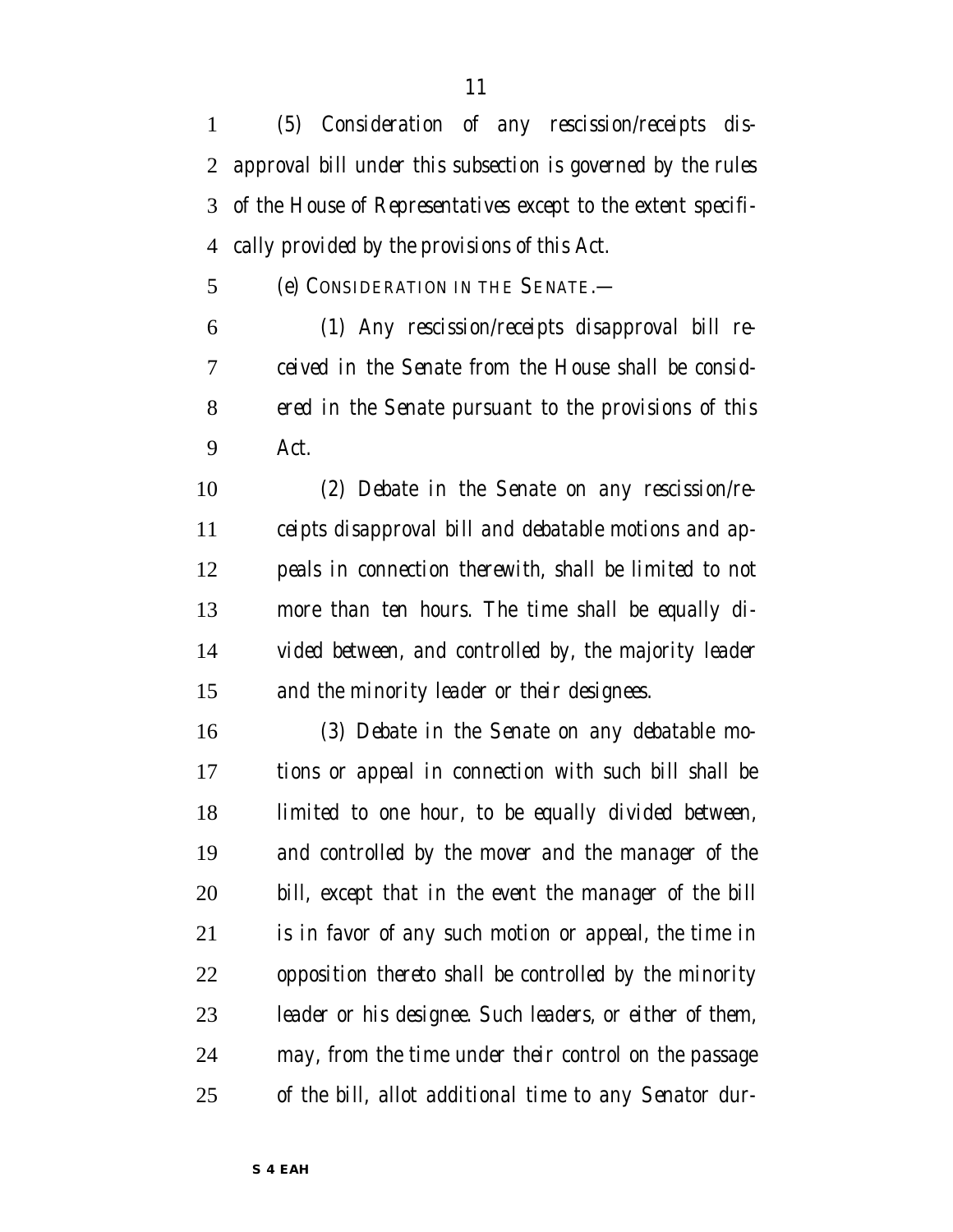*ing the consideration of any debatable motion or ap-peal.*

 *(4) A motion to further limit debate is not debat- able. A motion to recommit (except a motion to re- commit with instructions to report back within a specified number of days not to exceed one, not count- ing any day on which the Senate is not in session) is not in order.*

*(f) POINTS OF ORDER.—*

 *(1) It shall not be in order in the Senate to con- sider any rescission/receipts disapproval bill that re- lates to any matter other than the rescission of budget authority or veto of the provision of law transmitted by the President under this Act.*

 *(2) It shall not be in order in the Senate to con- sider any amendment to a rescission/receipts dis-approval bill.*

 *(3) Paragraphs (1) and (2) may be waived or suspended in the Senate only by a vote of three-fifths of the members duly chosen and sworn.*

#### *SEC. 6. REPORTS OF THE GENERAL ACCOUNTING OFFICE.*

 *Beginning on January 6, 1996, and at one-year inter- vals thereafter, the Comptroller General shall submit a re- port to each House of Congress which provides the following information:*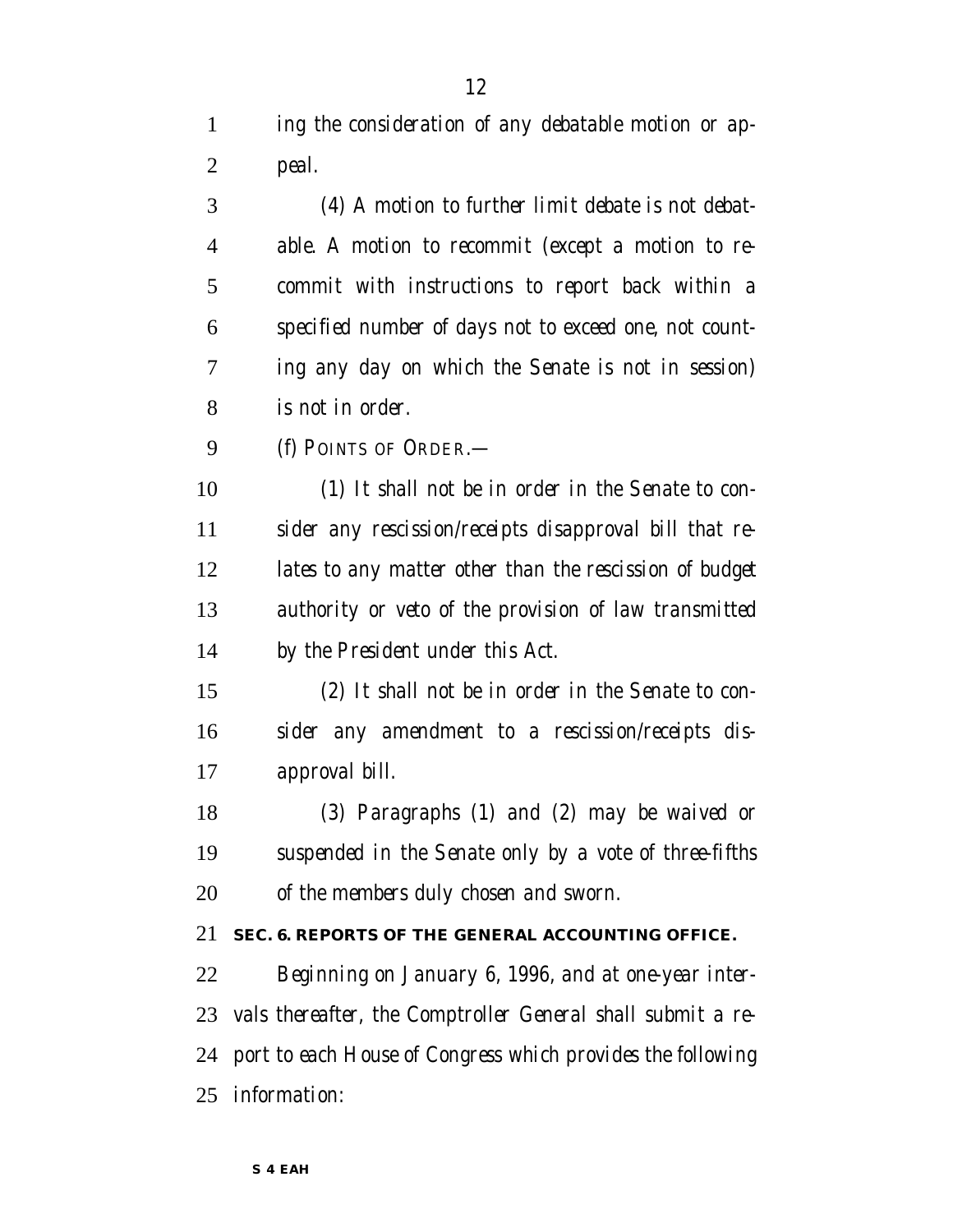*(1) A list of each proposed Presidential rescission of discretionary budget authority and veto of a tar- geted tax benefit submitted through special messages for the fiscal year ending during the preceding cal- endar year, together with their dollar value, and an indication of whether each rescission of discretionary budget authority or veto of a targeted tax benefit was accepted or rejected by Congress. (2) The total number of proposed Presidential re- scissions of discretionary budget authority and vetoes of a targeted tax benefit submitted through special*

 *messages for the fiscal year ending during the preced- ing calendar year, together with their total dollar value.*

 *(3) The total number of Presidential rescissions of discretionary budget authority or vetoes of a tar- geted tax benefit submitted through special messages for the fiscal year ending during the preceding cal- endar year and approved by Congress, together with their total dollar value.*

 *(4) A list of rescissions of discretionary budget authority initiated by Congress for the fiscal year ending during the preceding calendar year, together with their dollar value, and an indication of whether*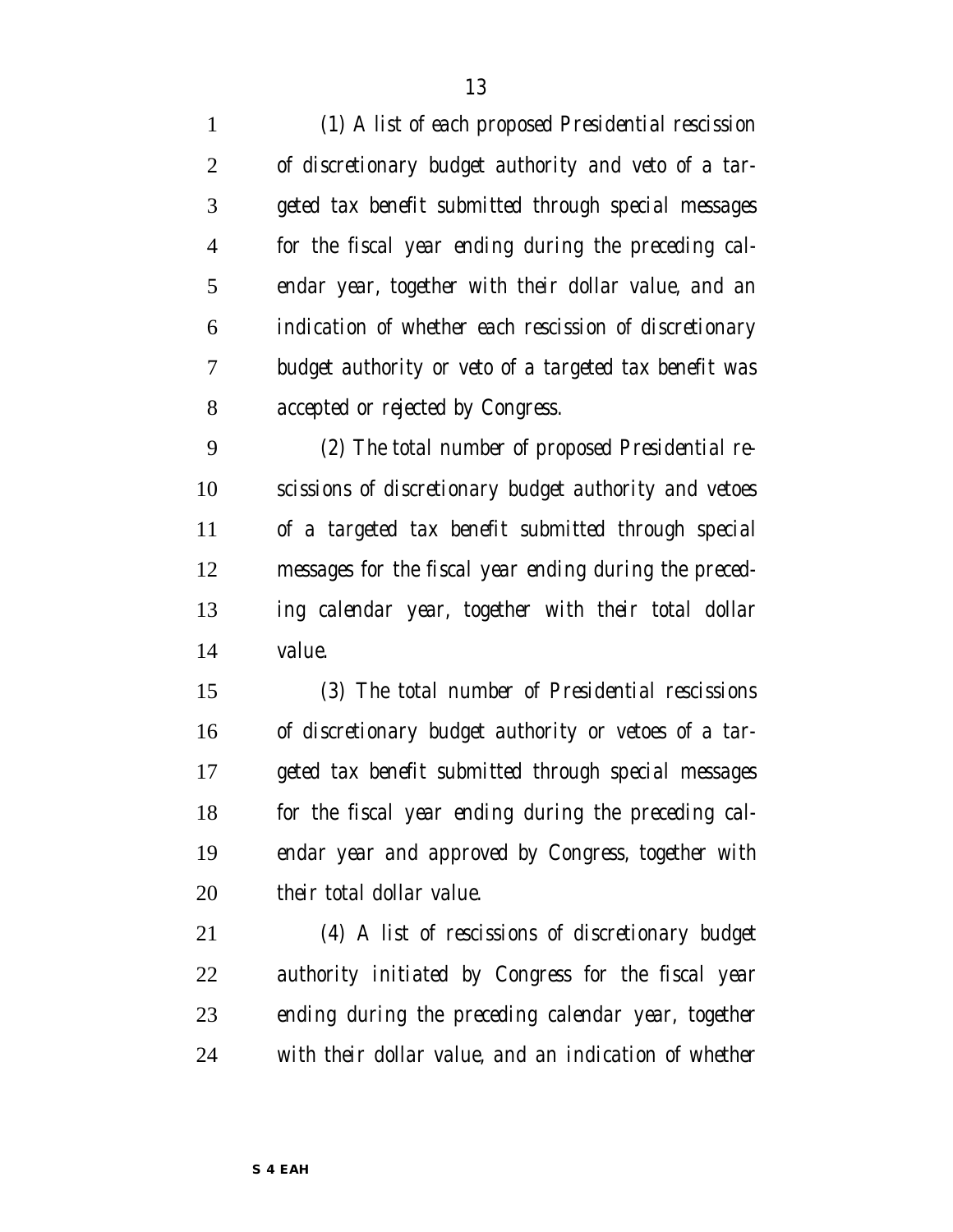*each such rescission was accepted or rejected by Con-gress.*

 *(5) The total number of rescissions of discre- tionary budget authority initiated and accepted by Congress for the fiscal year ending during the preced- ing calendar year, together with their total dollar value.*

 *(6) A summary of the information provided by paragraphs (2), (3) and (5) for each of the ten fiscal years ending before the fiscal year during this cal-endar year.*

#### *SEC. 7. JUDICIAL REVIEW.*

*(a) EXPEDITED REVIEW.—*

 *(1) Any Member of Congress may bring an ac- tion, in the United States District Court for the Dis- trict of Columbia, for declaratory judgment and in- junctive relief on the ground that any provision of this Act violates the Constitution.*

 *(2) A copy of any complaint in an action brought under paragraph (1) shall be promptly deliv- ered to the Secretary of the Senate and the Clerk of the House of Representatives, and each House of Con-gress shall have the right to intervene in such action.*

 *(3) Any action brought under paragraph (1) shall be heard and determined by a three-judge court*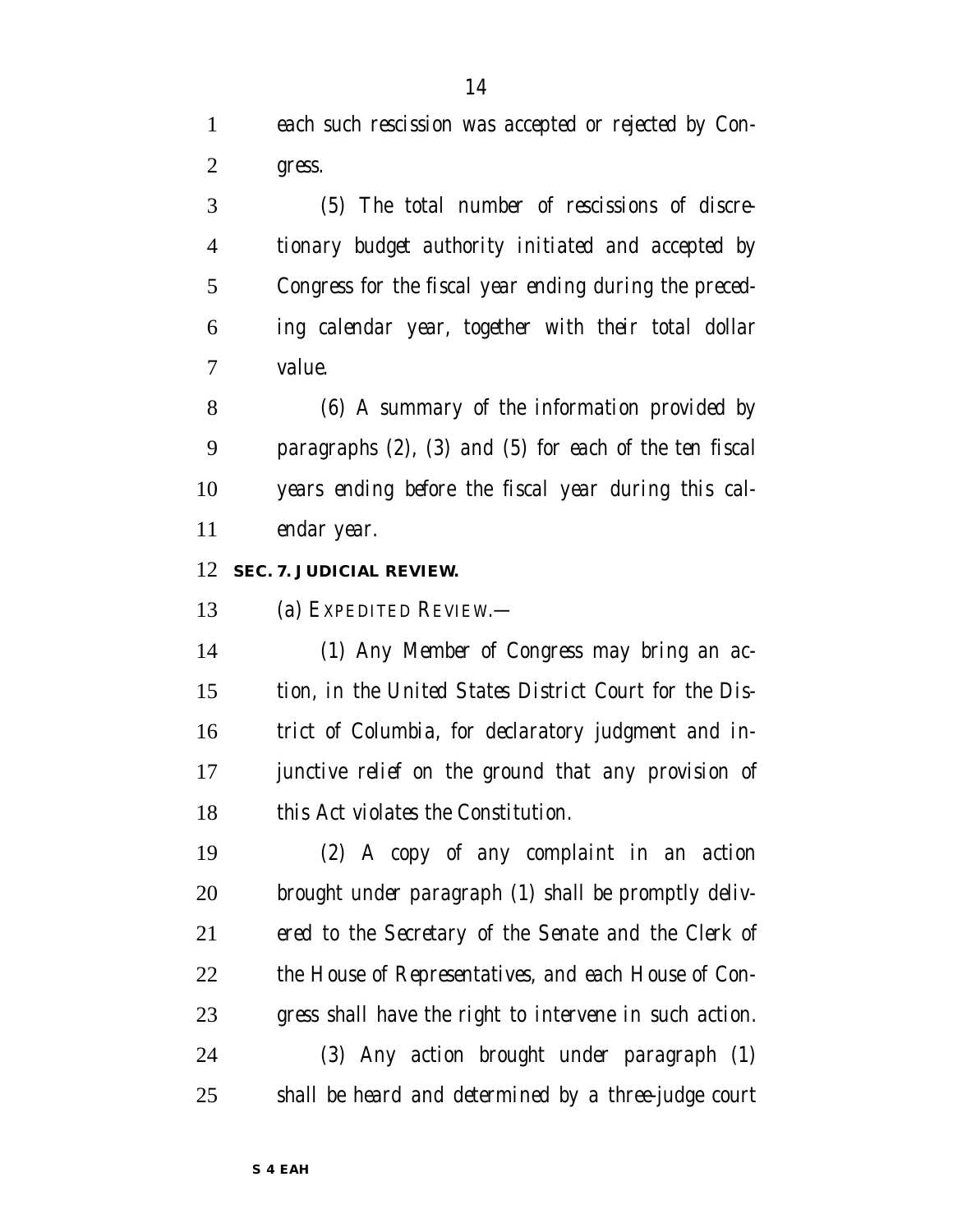*in accordance with section 2284 of title 28, United States Code.*

 *Nothing in this section or in any other law shall infringe upon the right of the House of Representatives to intervene in an action brought under paragraph (1) without the ne- cessity of adopting a resolution to authorize such interven-tion.*

 *(b) APPEAL TO SUPREME COURT.—Notwithstanding any other provision of law, any order of the United States District Court for the District of Columbia which is issued pursuant to an action brought under paragraph (1) of sub- section (a) shall be reviewable by appeal directly to the Su- preme Court of the United States. Any such appeal shall be taken by a notice of appeal filed within 10 days after such order is entered; and the jurisdictional statement shall be filed within 30 days after such order is entered. No stay of an order issued pursuant to an action brought under paragraph (1) of subsection (a) shall be issued by a single Justice of the Supreme Court.*

 *(c) EXPEDITED CONSIDERATION.—It shall be the duty of the District Court for the District of Columbia and the Supreme Court of the United States to advance on the dock- et and to expedite to the greatest possible extent the disposi-tion of any matter brought under subsection (a).*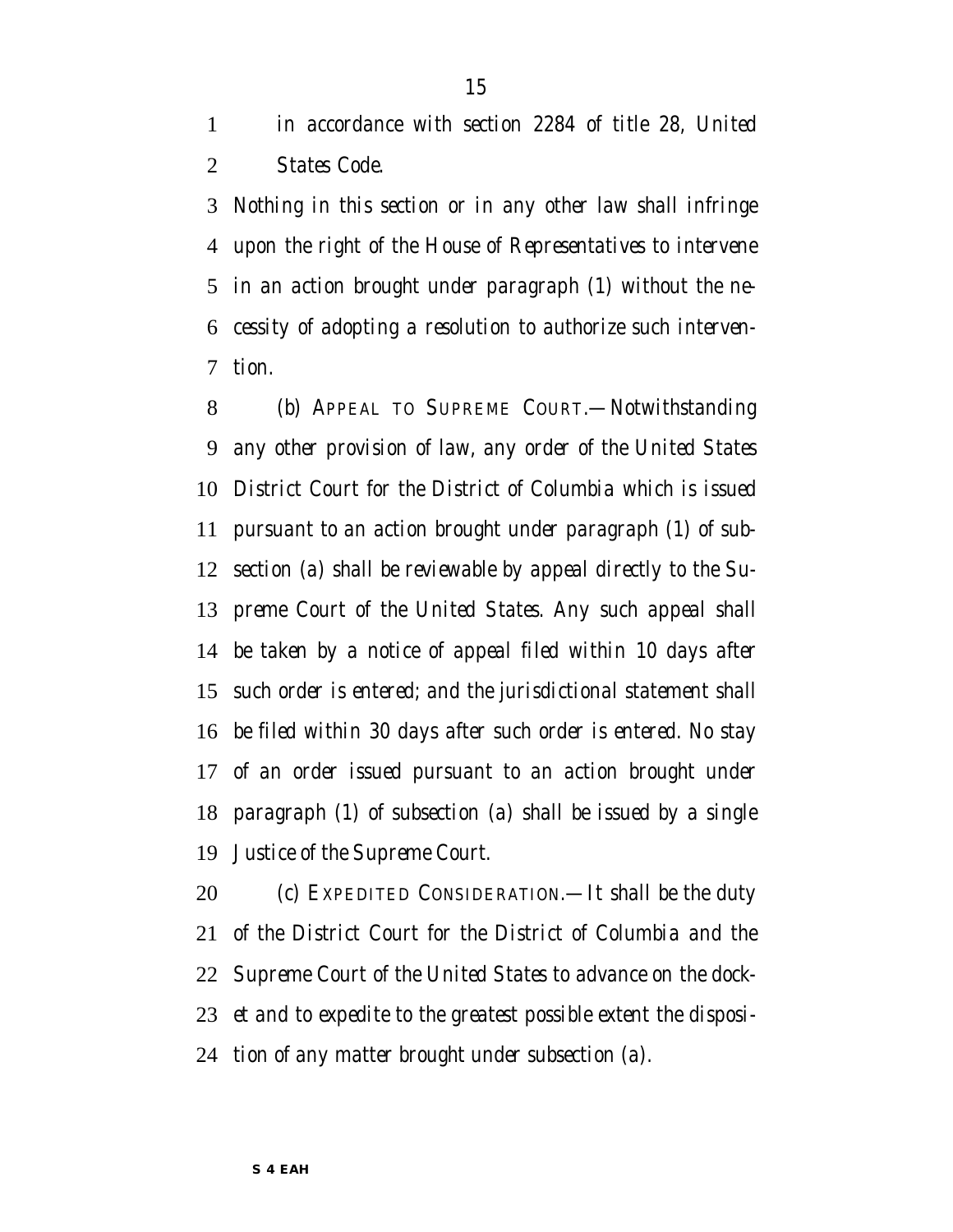Amend the title so as to read: ''An Act to give the President item veto authority over appropriation Acts and targeted tax benefits in revenue Acts.''.

Attest:

*Clerk.*